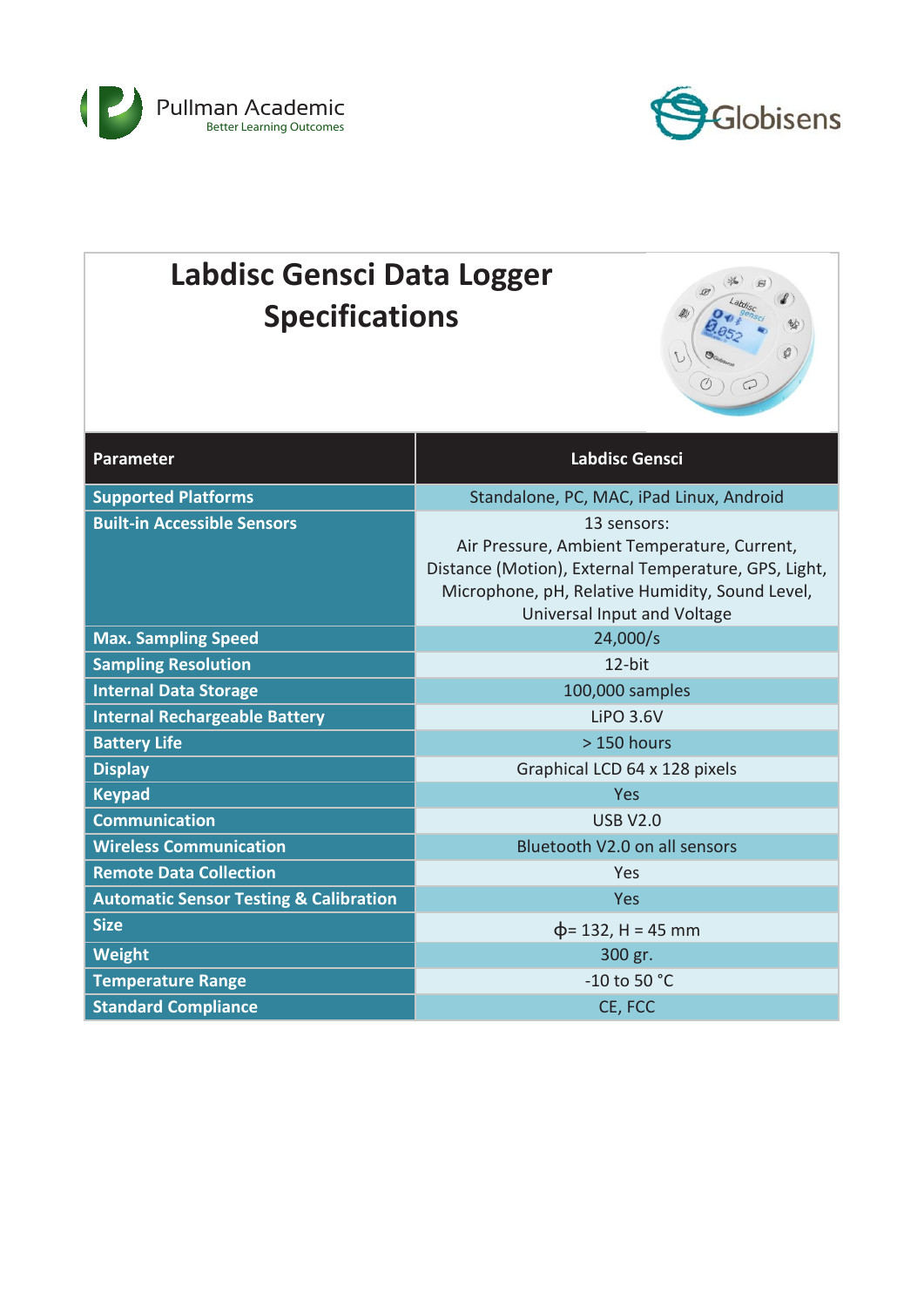



## **Labdisc Gensci Built-in Sensor Specifications**

| <b>Sensor Type</b>         | Max. Range                     | <b>Accuracy</b>  |
|----------------------------|--------------------------------|------------------|
| <b>Air Pressure</b>        | 0 to 300 kPa                   | $±2.5$ kPa       |
| <b>Ambient Temperature</b> | $-10$ to 50 $^{\circ}$ C       | ±1°C             |
| <b>Current</b>             | $-1$ to $1$ A                  | ±2%              |
| <b>Distance (Motion)</b>   | 0.2 to 10 m                    | ±2%              |
| <b>GPS</b>                 | N/A                            | ±3 m             |
| <b>Light</b>               | Multi-range 55,000 lx          | ±15%             |
| <b>Microphone</b>          | $0$ to 5 V                     | ±2%              |
| pH                         | $0$ to 14 pH                   | ±2%              |
| <b>Relative Humidity</b>   | 0-100%RH                       | ±6 % (10%-90%RH) |
| <b>Sound Level</b>         | 58 to 93 dBa                   | ±4 dB            |
| <b>Temperature</b>         | -25 to 125 °C (150°C optional) | ±2 °C            |
| <b>Universal Input</b>     | $0$ to 5 V                     | ±2%              |
| <b>Voltage</b>             | -30 to 30 V                    | ±2%              |